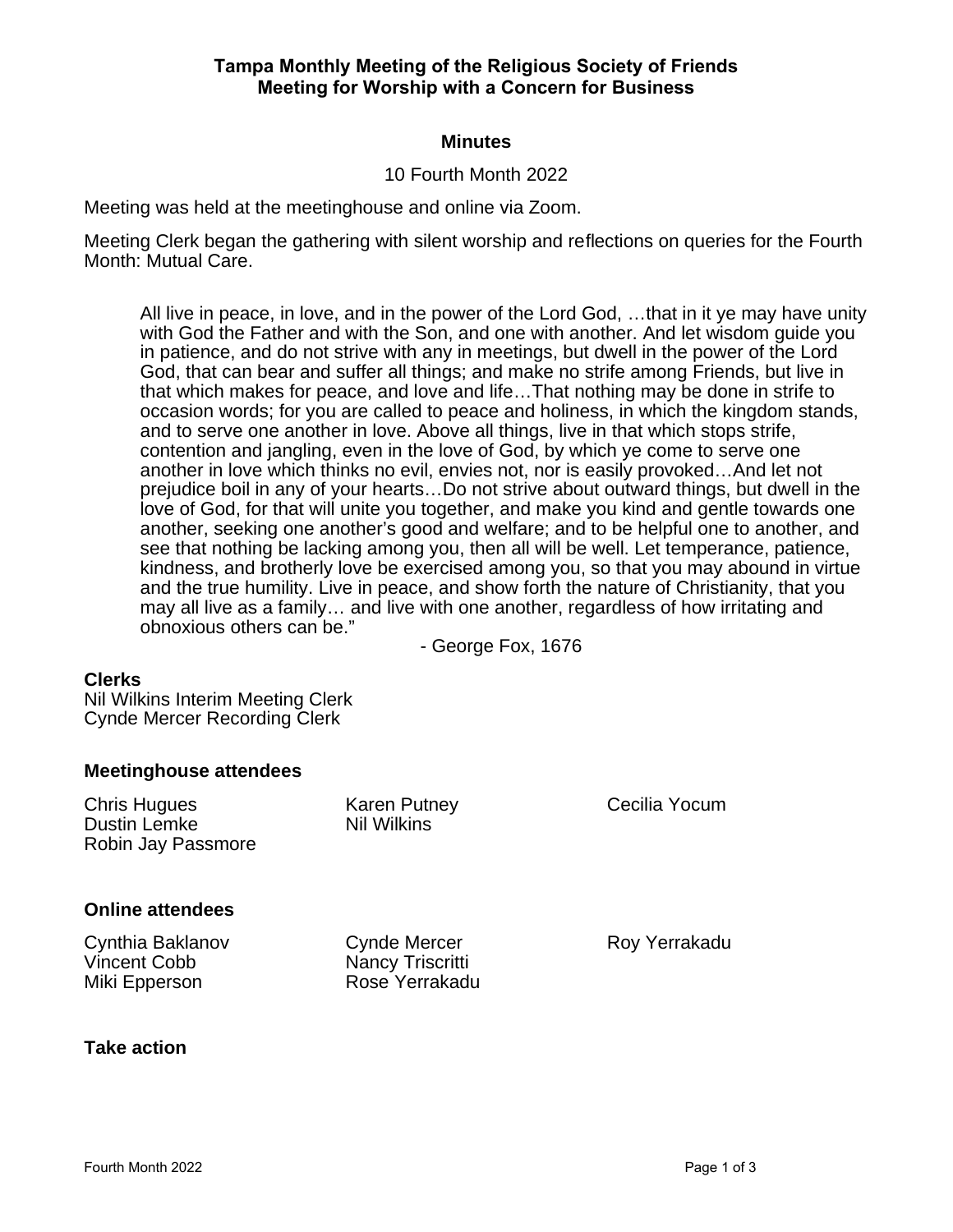## **Tampa Monthly Meeting of the Religious Society of Friends Meeting for Worship with a Concern for Business**

## **Events**

See TampaFriends.org/events for dates and details.

| 13-17 April | 2022 SEYM Gathering                         |
|-------------|---------------------------------------------|
| 17 April    | <b>Potluck</b>                              |
| 22 April    | Jazz Soup Concert at 7 pm                   |
| 23 April    | <b>Work Days</b>                            |
| 24 April    | <b>Adult First Day Program</b>              |
| 14 May      | CommUNITY picnic at 5 pm (rain date 15 May) |

## **Reports and minutes**

Chris Hugues presented the nominating committee's report for the second reading. See Appendix A. Friends approve.

Dustin Lemke presented the 2020-2021 Spiritual State of the Meeting Report for the first reading. Meeting approved the report.

Chris Hugues presented the Treasurer's report. Our income, while lower than budget, is very close to our expenditures. Friends accept the Treasurer's report.

Chris Hugues presented the 2022-2023 budget for the first reading. Income is proposed to remain the same as the current year, \$32,515. Expenses are proposed to increase from last year's budget, \$44,441, but be about the same as our forecast actual expense for this year. Our expenses are projected to be much more than our income.

Chris Hugues reported that the fellowship building is scheduled for exterior painting and minor repairs soon. Another work day is scheduled for Saturday, April 23.

Minutes of 13 Third Month were approved as submitted.

Robin Jay Passmore reported on the status of the publication(s) she is working on. Topics include worship, Quaker activism, testimonies, but no proselytizing, events, and contact info.

Closing worship